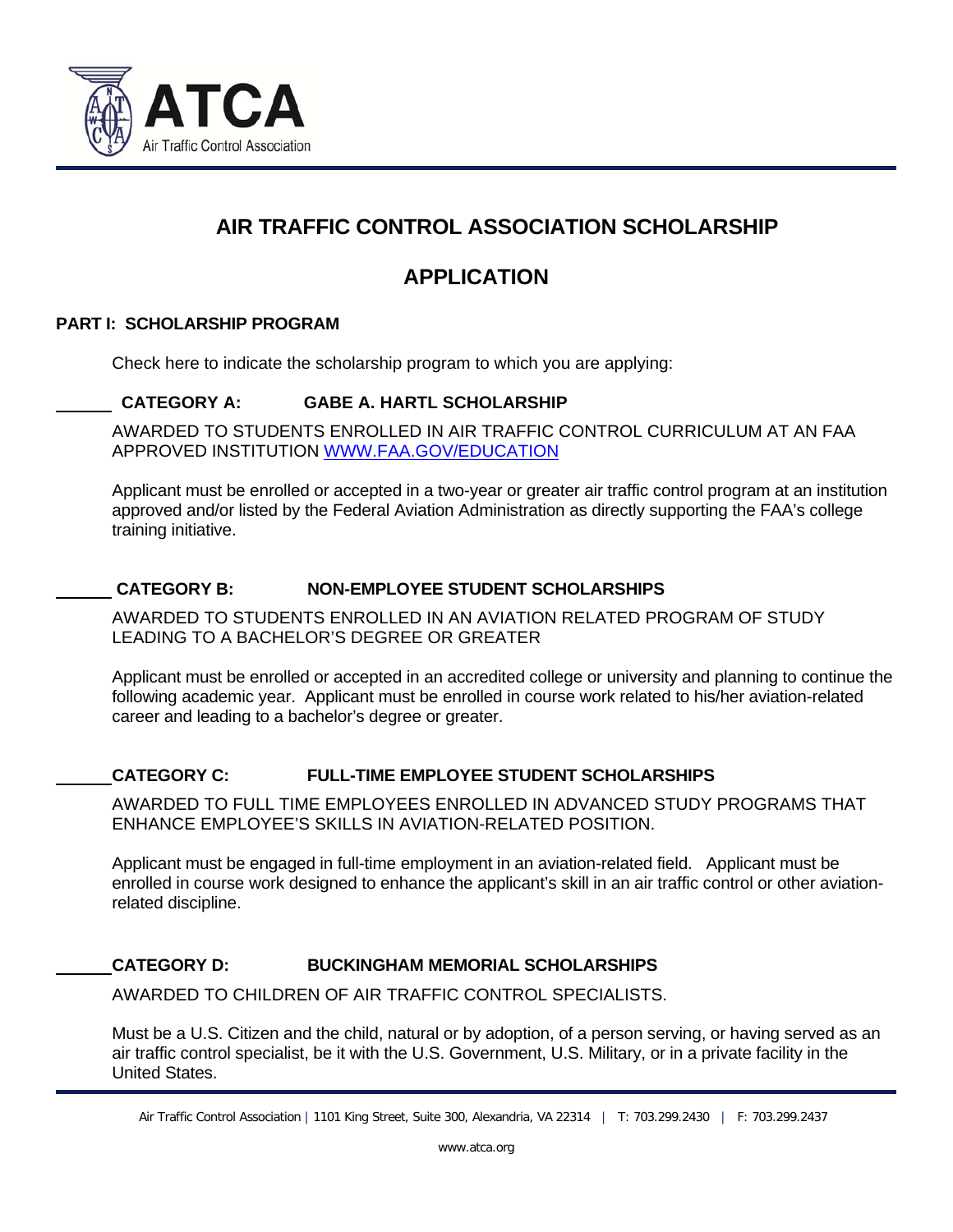

## **PART II: GENERAL QUALIFICATIONS FOR ALL SCHOLARSHIP CATEGORIES:**

- 1. Accepted or enrolled in an accredited college or university and planning to continue the following year.
- 2. Coursework leads to a bachelor's degree or higher. (excluding Category A)
- 3. Attendance is equal to at least half-time (6 semester hours or the equivalent).
- 4. Must have a minimum of 30 semester or 45 quarter hours still to be completed before graduation.
- 5. Candidate must submit an essay as per instructions for the scholarship category, per PART VI.
- 6. Candidate must answer any special questions for the scholarship category, per PART VI
- 7. **Two references to provide letters of recommendation in support of your application for the ATCA Scholarship Program. You may select anyone from your community who you believe can best address your strength of personal character and your commitment to volunteer service.**
- 8. Official transcripts of all college coursework. If you are a high school student or have completed less than 30 semester or 45 quarter hours, also send high school transcript(s).
- 9. Application **MUST BE POSTMARKED BY MAY 1** in the year applying.

### **PART III: APPLICANT**

|                                                                                             | Prefer to be called_____________________________Date of birth (MM/DD/YYYY) _________________________ |  |  |  |  |  |  |
|---------------------------------------------------------------------------------------------|------------------------------------------------------------------------------------------------------|--|--|--|--|--|--|
|                                                                                             |                                                                                                      |  |  |  |  |  |  |
|                                                                                             |                                                                                                      |  |  |  |  |  |  |
| Gender and Ethnicity (optional): If you wish to be identified, please check all that apply. |                                                                                                      |  |  |  |  |  |  |
|                                                                                             | П<br>Male<br>Female                                                                                  |  |  |  |  |  |  |
| п                                                                                           | African American                                                                                     |  |  |  |  |  |  |
| П                                                                                           | Native American, Alaskan Native, Hawaiian Native, or Pacific Islander                                |  |  |  |  |  |  |
| П                                                                                           | Asian American                                                                                       |  |  |  |  |  |  |
| П                                                                                           | Hispanic                                                                                             |  |  |  |  |  |  |
| П                                                                                           | White or Caucasian                                                                                   |  |  |  |  |  |  |
|                                                                                             |                                                                                                      |  |  |  |  |  |  |
|                                                                                             |                                                                                                      |  |  |  |  |  |  |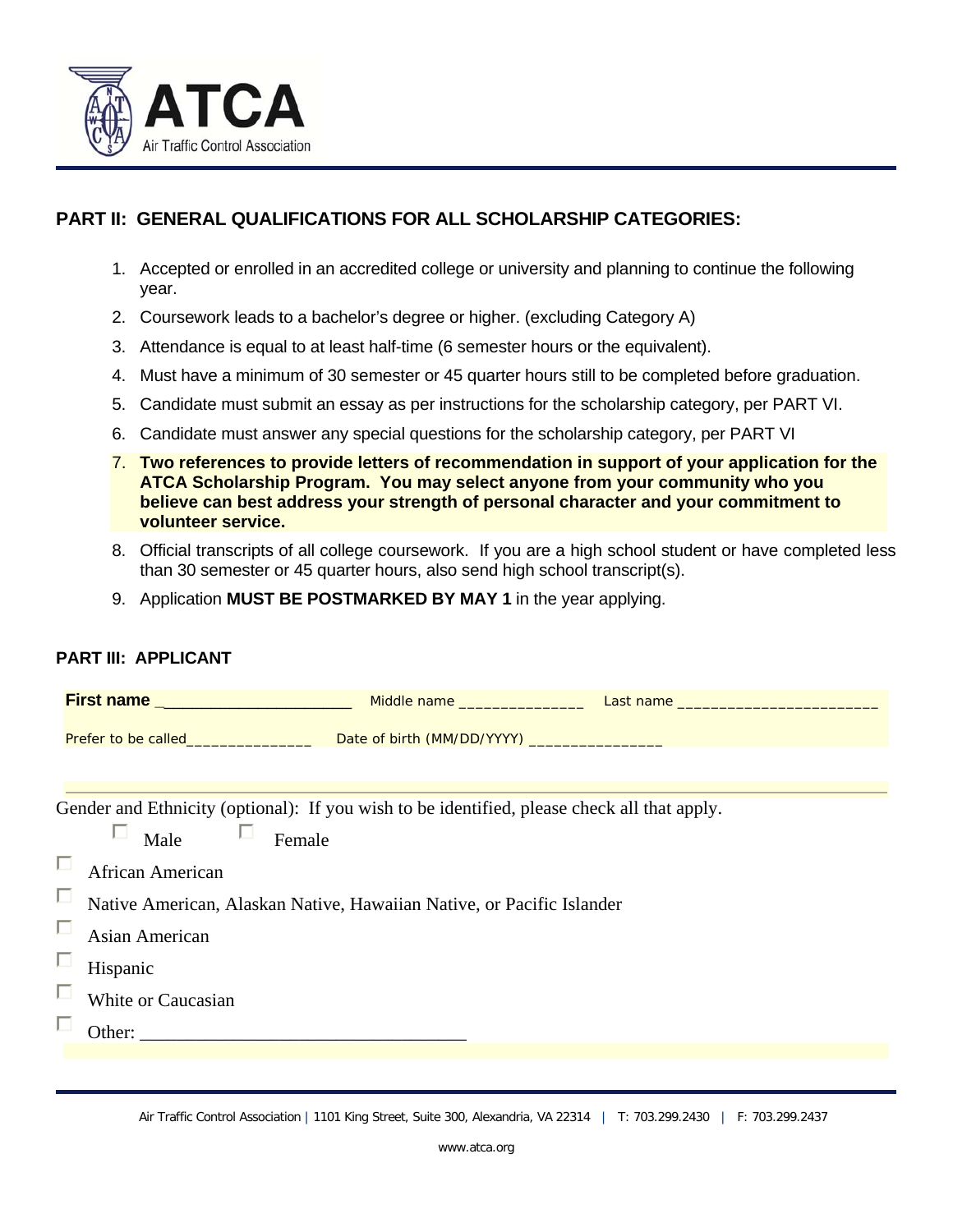

| <b>EDUCATION:</b>                                                                                        |      |                                                                                |     |
|----------------------------------------------------------------------------------------------------------|------|--------------------------------------------------------------------------------|-----|
|                                                                                                          |      |                                                                                |     |
|                                                                                                          |      |                                                                                |     |
|                                                                                                          |      | Name                                                                           |     |
| Street                                                                                                   | City | State                                                                          | Zip |
|                                                                                                          |      |                                                                                |     |
|                                                                                                          |      |                                                                                |     |
| If enrolled, Grade Point Average _______ based on a 4.0 System after completing ___________ credit hours |      |                                                                                |     |
| <b>PART IV: FINANCIAL AID</b>                                                                            |      |                                                                                |     |
|                                                                                                          |      |                                                                                |     |
|                                                                                                          |      |                                                                                |     |
| <b>OTHER FINANCIAL AID</b>                                                                               |      |                                                                                |     |
| (am/am not)                                                                                              |      | receiving support from a financial assistance program or scholarship or grant. |     |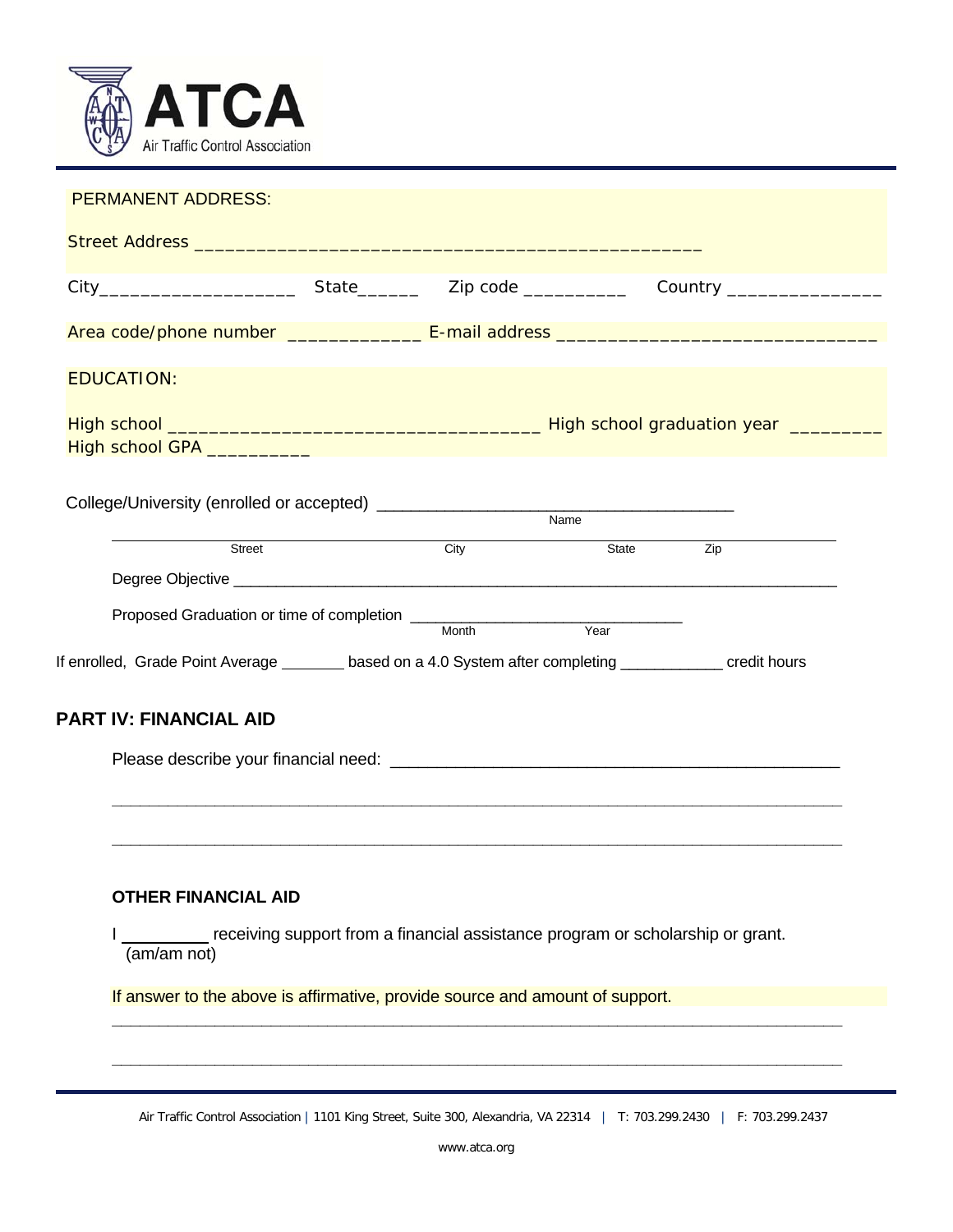

## **PART V: ADDITIONAL INFORMATION FOR JOB CATEGORIES (complete all that apply)**

### **CATEGORY A, B and C SCHOLARSHIPS (required)**

Aviation-Related Experience:

### **CATEGORY C SCHOLARSHIPS (required), CATEGORY A, B, and D (optional):**

Present Job (Title/Brief Description and Organization)

### **CATEGORY D SCHOLARSHIPS (required for Category D only)**

Information about the Parent Air Traffic Control Specialist: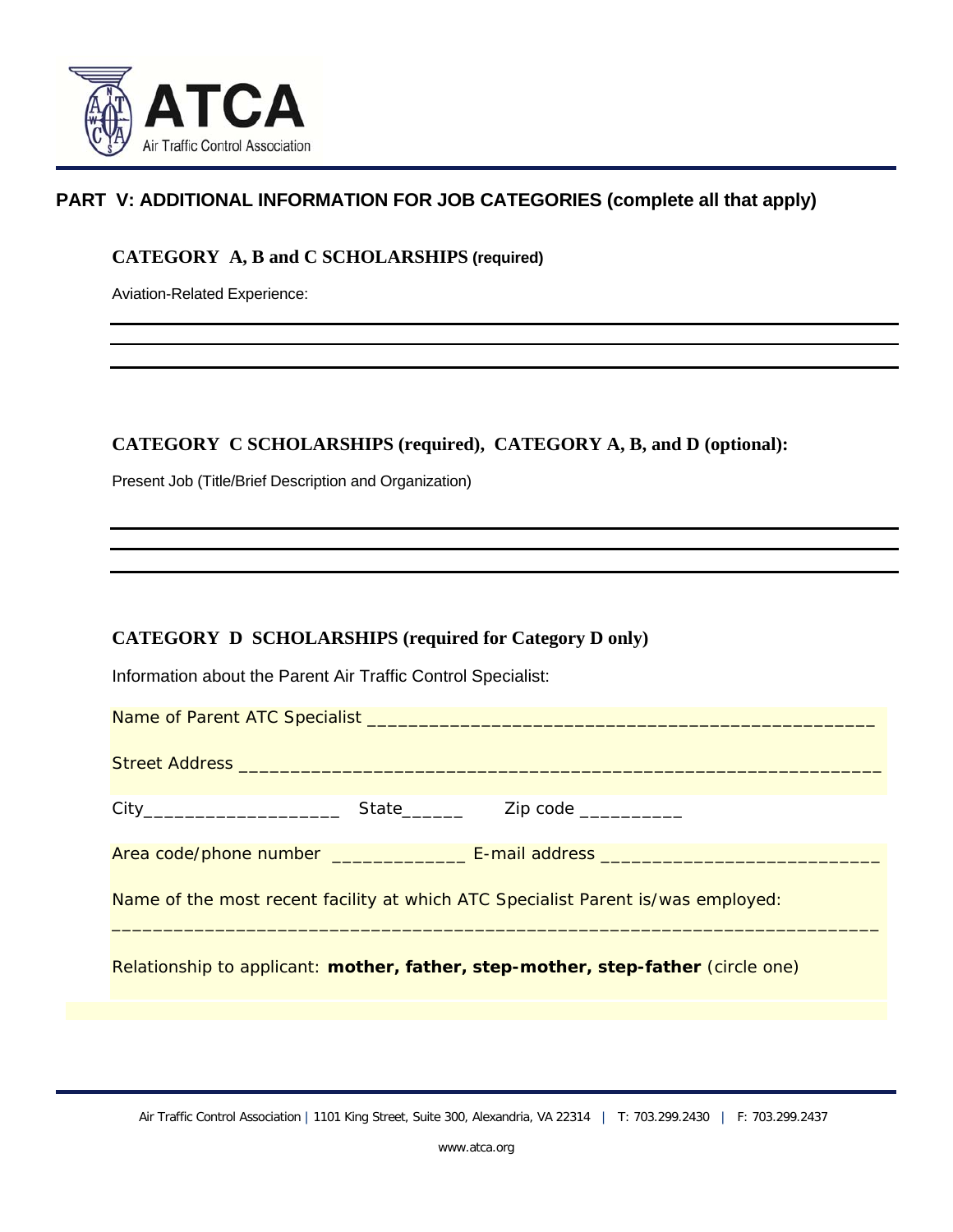

### **PART VI: LEADERSHIP: Respond to each of the following questions (on separate sheets of paper).**

I. List up to, but no more than, five of the most significant service activities in which you have participated. Limit your response for each section of the chart to one or two sentences. For each listing, include the service activity, your role, your responsibilities, years of involvement, and hours spent on the project.

II. Describe one of the projects listed in Question I that highlights your leadership skills, including your ability to initiate and implement a service project/activity. Please limit your response to 300 words.

III. Essay. How do you see your career unfolding? Please limit your response to 500 words.

#### CATEGORY A, B or C SCHOLARSHIPS**:**

Focus on thoughts about how your education efforts will enhance your potential contribution to aviation.

CATEGORY D SCHOLARSHIP:

Focus on thoughts about how you will blend your career with community service in your adult life.

Applicant's Signature: \_

discussion of the contract of the contract of the contract of the contract of the contract of the contract of the contract of the contract of the contract of the contract of the contract of the contract of the contract of